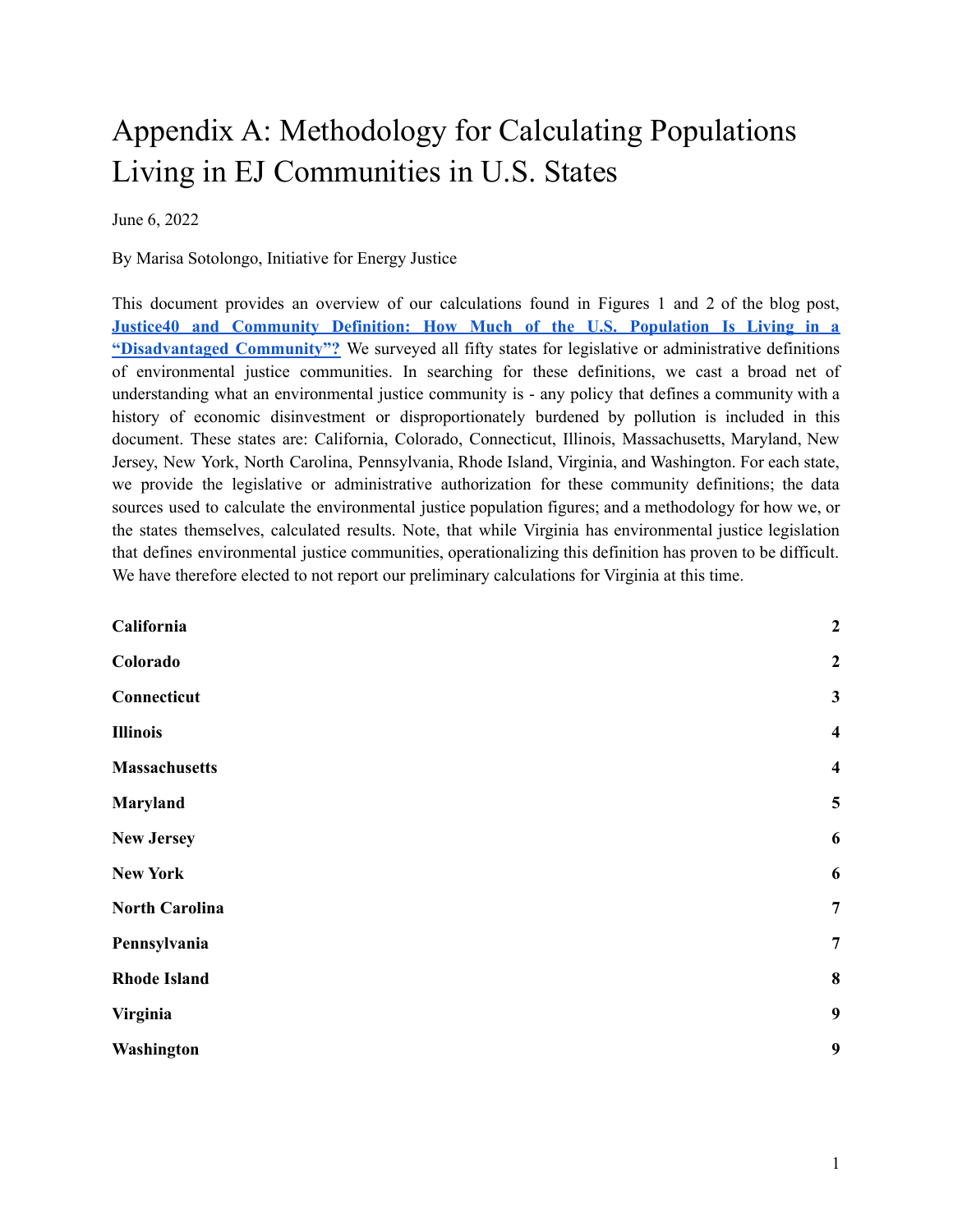# <span id="page-1-0"></span>California

#### **Authorization**: [Senate](https://leginfo.legislature.ca.gov/faces/billNavClient.xhtml?bill_id=201120120SB535#:~:text=The%20act%20requires%20the%20state,of%20market%2Dbased%20compliance%20mechanisms.) Bill 535 (2006).

**Data source**: [Disadvantaged](https://oehha.ca.gov/calenviroscreen/sb535) Communities List, California Office of Environmental Health Hazard Assessment, May 2022. Excel worksheet. Table B01003: Total [Population,](https://data.census.gov/cedsci/table?q=B01003&g=0400000US06&y=2019&tid=ACSDT5Y2019.B01003) American Community Survey 5-Year Estimates (2015-2019). Excel worksheet.

**Methodology**: Disadvantaged communities are defined through CalEnviroScreen CES 4.0 scores and tribal area lists, with data provided at the census tract level. [CalEnviroScreen](https://oehha.ca.gov/calenviroscreen/indicators) uses exposure indicators (measurements of different pollutions people come into contact with); environmental effects indicators (toxic chemicals located in or near communities); sensitive population indicators (age or health factors that may lead populations to be more severely affected by pollution); and socioeconomic factors (conditions that may increase people's stress or make healthy living more difficult). See the CalEnviroScreen website for more detailed information on the indicators used to build the cumulative environmental justice score for each census tract. All data sources are based on the American Community Survey 5-Year Estimates (2015-2019). A census tract is designated as a disadvantaged community if it meets one of the following conditions:

- CES 4.0 top 25% census tracts
- CES 3.0 top 25% census tracts
- CES 4.0 high pollution burden score, low population count census tracts which have data gaps, but are in the highest 5% of CES 4.0 cumulative pollution burden scores

The California Office of Environmental Health Hazard Assessment provides a list of all census tracts in the state that meet one or more of the criteria listed above, and so qualify as disadvantaged communities, in Excel format. This data includes the populations of these census tracts. The total state population is based on the American Community Survey 5-Year Estimates (2015-2019).

CA Total Population: 39,283,497 CA Disadvantaged Communities Population: 11,249,929 **CA Disadvantaged Communities: 28.47%**

## <span id="page-1-1"></span>Colorado

#### **Authorization**: House Bill [21-1266](https://leg.colorado.gov/bills/hb21-1266) (2021).

**Data source:** Data Viewer for [Disproportionately](https://cohealthviz.dphe.state.co.us/t/EnvironmentalEpidemiologyPublic/views/EJActDICommunities-Public/HB21-1266DICommunities?%3AshowAppBanner=false&%3Adisplay_count=n&%3AshowVizHome=n&%3Aorigin=viz_share_link&%3AisGuestRedirectFromVizportal=y&%3Aembed=y) Impacted Communities in Colorado, Colorado Department of Public Health and Environment, November 2021. Website.

**Methodology**: Environmental justice disproportionately impacted communities are defined in HB 21-1266 either through demographic factors (low-income, minority, or housing cost-burdened), through a history of environmental racism, or through cumulative health and environmental impacts. The Colorado Department of Public Health & Environment is currently in the process of identifying communities that meet the second two conditions. The state has provided a data viewer which shows census block groups that meet the demographic conditions, listed below: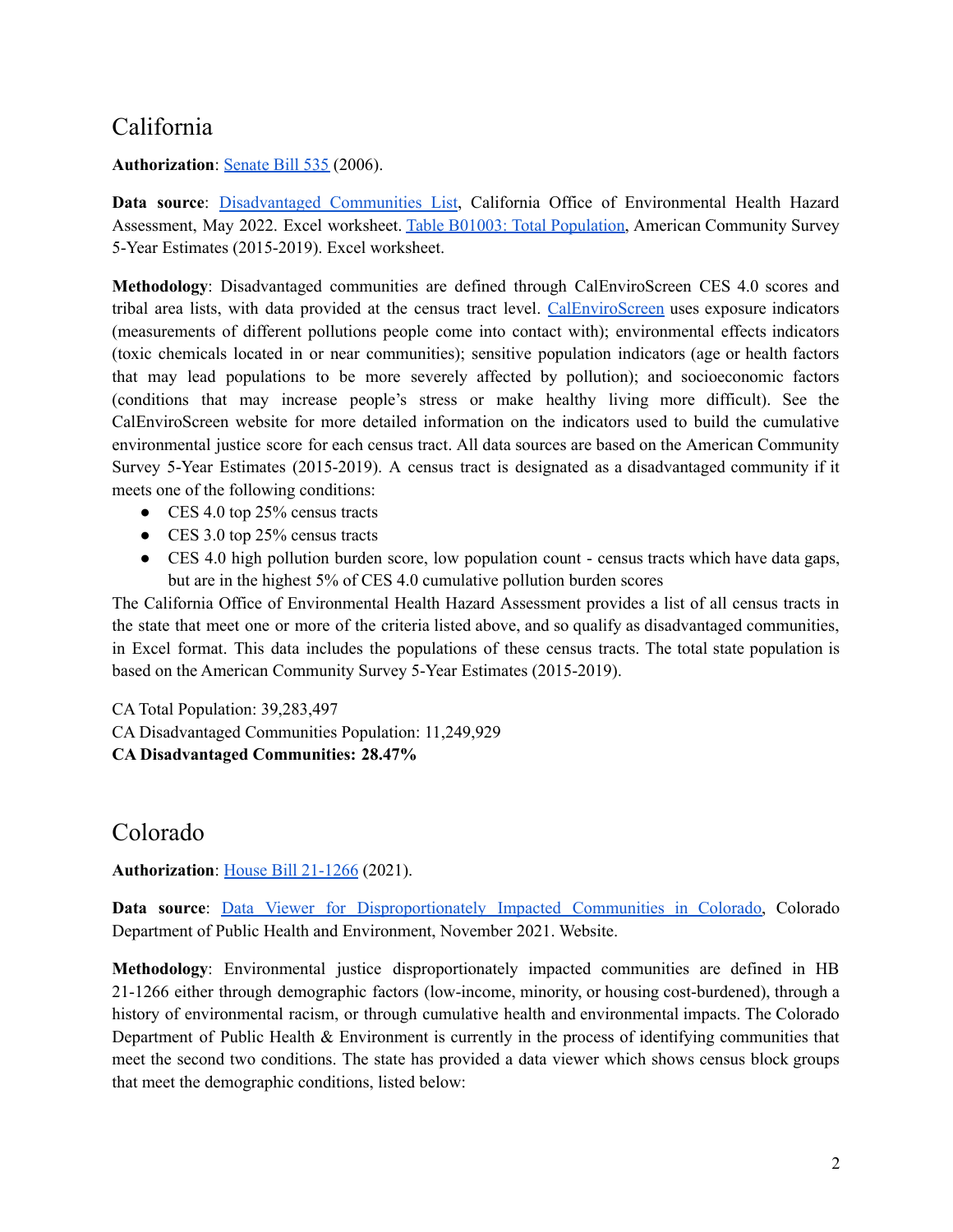- 40% of households are low-income (household income is less than 200% of the federal poverty line), OR
- 40% of households are housing cost-burdened (households that spend 30% or more of their income on housing costs), OR
- 40% of the population self-identifies as a minority (as a race that is not white, or as Hispanic/Latino)

All data sources are based on the American Community Survey 5-Year Estimates (2015-2019) and use Census Block Group 2010 IDs.

CO Total Population: 5,610,349

CO Disproportionately Impacted Communities Population (demographic): 2,398,348

**CO Disproportionately Impacted Communities: 42.75%**

### <span id="page-2-0"></span>Connecticut

**Authorization**: [House](https://www.cga.ct.gov/2020/act/Pa/pdf/2020PA-00006-R00HB-07008SS3-PA.PDF) Bill 7008 (2020).

**Data** source: EJ [Communities](https://ctdeep.maps.arcgis.com/apps/webappviewer/index.html?id=d04ec429d0a4477b9526689dc7809ffe) Mapping Tool, Connecticut Department of Energy and Environmental Protection, 2021. Mapping tool & Excel worksheet. List of Distressed [Municipalities](https://portal.ct.gov/DECD/Content/About_DECD/Research-and-Publications/02_Review_Publications/Distressed-Municipalities), Connecticut Department of Economic and Community Development, 2021. Excel worksheet. Estimated [Populations](https://portal.ct.gov/-/media/Departments-and-Agencies/DPH/Population/Town-Pop/pop_towns2019pdf.pdf) in [Connecticut](https://portal.ct.gov/-/media/Departments-and-Agencies/DPH/Population/Town-Pop/pop_towns2019pdf.pdf), Connecticut Department of Public Health, July, 2019. PDF.

**Methodology**: HB 7008 defines environmental justice communities as (a) economically distressed municipalities and (b) census block groups with 30% low-income populations. The Connecticut Department of Economic and Community Development released a list of distressed municipalities for 2021; estimated populations for these municipalities were based on the Connecticut Department of Public Health's 2019 population estimates. The EJ communities mapping tool allows its data to be downloaded, providing a list of census block groups that are identified as EJ communities through low-income population data. Population data for these census block groups, as well as total state population estimates, is based on the American Community Survey 5-Year Estimates (2015-2019). Note that the low-income census block groups have no overlap with distressed municipalities.

CT Total Population: 3,575,074 CT Distressed Municipalities Population: 1,098,561 CT EJ Communities Population: 423,150 Total EJ Communities Population: 1,521,711

CT Distressed Municipalities: 30.73% CT EJ Communities: 11.84% **CT EJ Communities: 42.56%**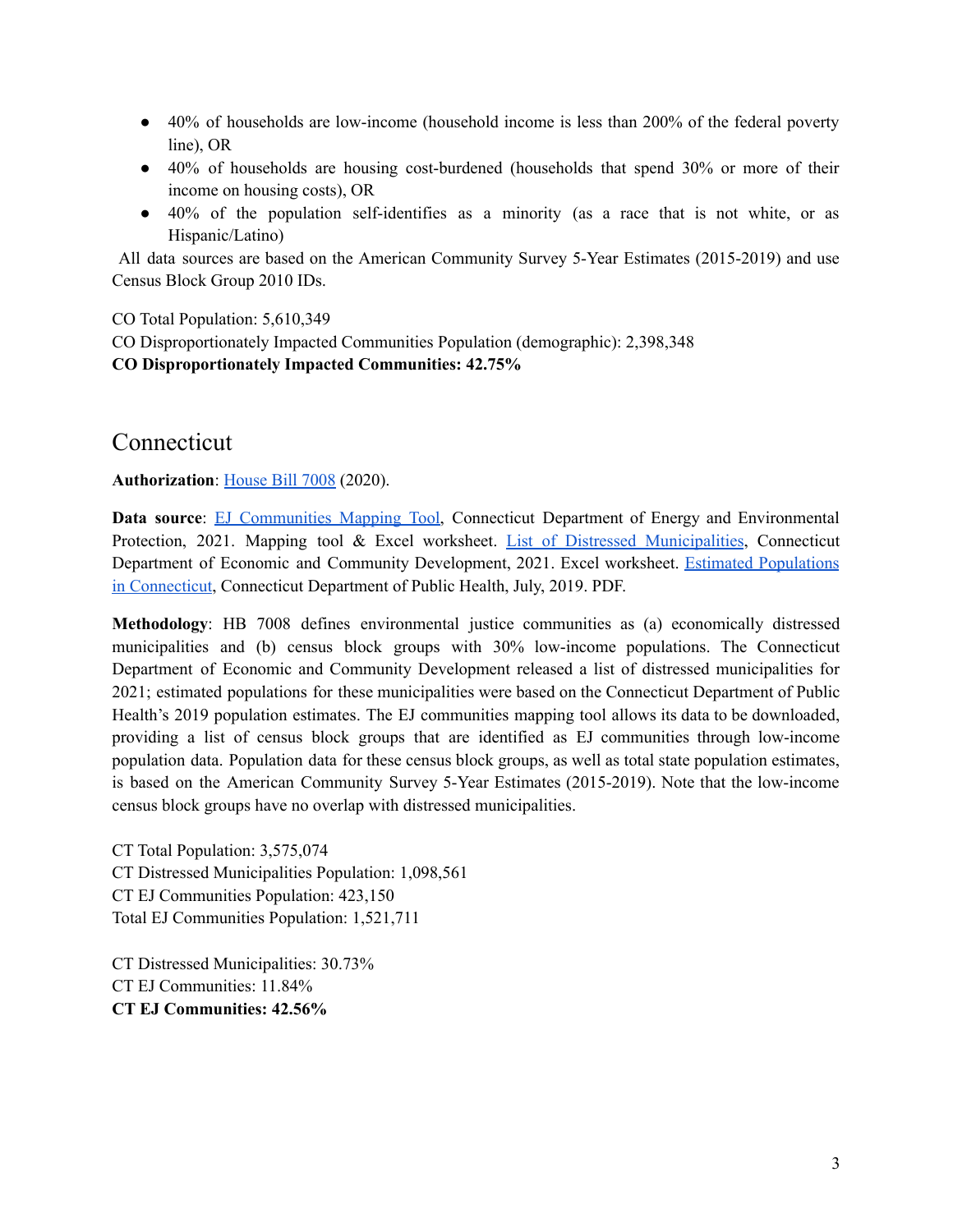### <span id="page-3-0"></span>Illinois

**Authorization**: [Senate](https://www.ilga.gov/legislation/fulltext.asp?DocName=09500SB1592enr&GA=95&SessionId=51&DocTypeId=SB&LegID=29675&DocNum=1592&GAID=9&SpecSess=&Session=) Bill 1592 (Illinois Power [Agency](https://www.ilga.gov/legislation/ilcs/ilcs3.asp?ActID=2934&ChapterID=5) Act, 2007); Illinois Power Agency [Long-Term](https://www2.illinois.gov/sites/ipa/Documents/Draft%20Revised%20Plan%20-%20Summer%202019/Revised%20LTRRPP%20updated%20from%20ICC%20Order%20%2820%20April%202020%29.pdf) Renewable Resource [Procurement](https://www2.illinois.gov/sites/ipa/Documents/Draft%20Revised%20Plan%20-%20Summer%202019/Revised%20LTRRPP%20updated%20from%20ICC%20Order%20%2820%20April%202020%29.pdf) Plan (2020).

**Data Source**: Analytical Results - [Environmental](https://www.illinoissfa.com/environmental-justice-communities/) Justice Communities, Illinois Solar For All, 2021. Excel worksheet. [Environmental](https://www.illinoissfa.com/environmental-justice-communities/) Justice Communities Self Designation Map Data, Illinois Solar For All, 2021. GIS shapefile.

**Methodology**: The Illinois Power Agency's Long-Term Renewable Resource Procurement Plan, based on California's CalEnviroScreen mapping tool, [defines](https://www.illinoissfa.com/environmental-justice-communities/) environmental justice communities through a cumulative score, comprised of exposure indicators (measurements of different pollutions people come into contact with); environmental effects indicators (toxic chemicals located in or near communities); sensitive population indicators (age or health factors that may lead populations to be more severely affected by pollution); and socioeconomic factors (conditions that may increase people's stress or make healthy living more difficult). A weighted environmental justice score for each census block group was calculated by the Illinois Power Agency. All data sources are based on the American Community Survey 5-Year Estimates (2015-2019). A census block group is designated as an environmental justice community if it meets one of the following conditions:

- Top 25% census block groups (analytical results)
- Communities that have requested to be self-designated as an environmental justice community

The analytical results consist of the top 25% of the census block groups in Illinois, as ranked by their cumulative environmental justice scores. The population of these census block groups was provided in this dataset. The self-designation dataset was extracted from the GIS shapefile in Excel format. The population of these self-designated census block groups was based on the American Community Survey 5-Year Estimates (2015-2019).

IL Total Population: 12,851,106 IL EJ Communities Population (Analytical): 3,099,055 IL EJ Communities Population (Self-Designated): 70,642 IL EJ Communities Population (Total): 3,169,697

IL EJ Communities (Analytical): 24.12% IL EJ Communities (Self-Designated): 0.55%

**IL EJ Communities (Total): 24.66%**

### <span id="page-3-1"></span>**Massachusetts**

#### **Authorization:** [Senate](https://malegislature.gov/bills/192/S9) Bill 9 (2021).

**Data Source**: 2020 [Environmental](https://www.mass.gov/info-details/massgis-data-2020-environmental-justice-populations) Justice Populations, MassGIS (Bureau of Geographic Information), June 2021. GIS shapefile.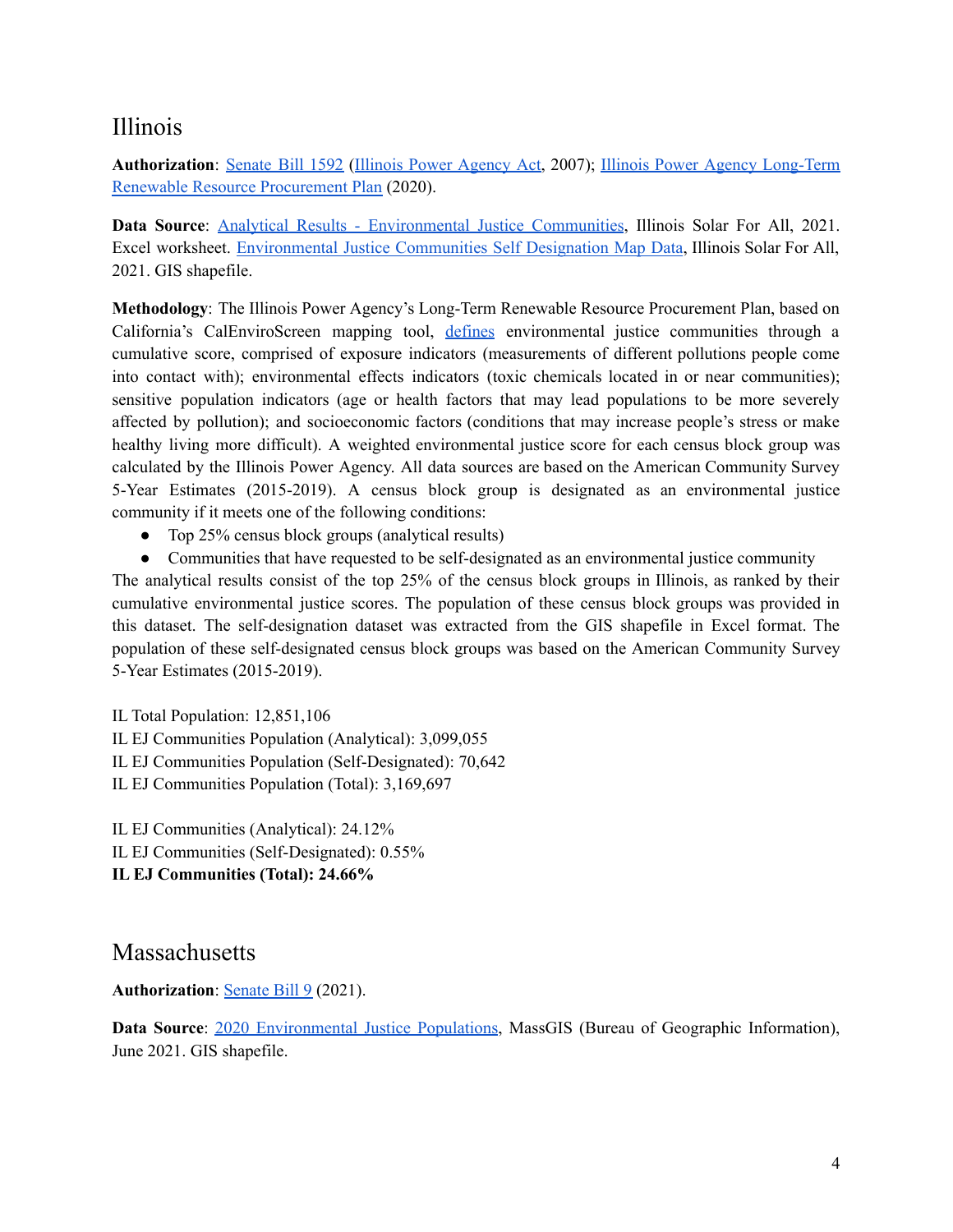**Methodology**: Senate Bill 9 defined environmental justice communities through demographic indicators (minority population, income, and/or linguistic isolation), codifying an executive branch [environmental](https://www.mass.gov/service-details/environmental-justice-policy) [justice](https://www.mass.gov/service-details/environmental-justice-policy) policy from 2021. A census block group is defined as an environmental justice community if it meets one of the following conditions:

- 25% or more of households have household income 65% or less than state median, OR
- 40% or more of the population self-identifies as minority (a race other than white, or Hispanic/Latino), OR
- 25% or more of households do not include anyone older than 14 who speaks English very well (linguistic isolation), OR
- 25% or more of the population self-identifies as minority AND the median household income of the municipality in which the census block group is located is less than 150% of the state median income.

All data sources are based on the American Community Survey 5-Year Estimates (2015-2019). The list of environmental justice census block groups was extracted from the GIS shapefile into an Excel worksheet. While the legislation allows some communities to self-designate as EJ communities, there's no indication that any community has done so.

MA Total Population: 6,850,553 MA EJ Communities Population: 3,100,468 **MA EJ Communities: 45.26%**

## <span id="page-4-0"></span>Maryland

**Authorization**: Maryland Department of the Environment [Environmental](https://mde.maryland.gov/Documents/MDE_EJ_Env%20Justice%20Policy_Final_Dec2020.pdf) Justice Policy and [Implementation](https://mde.maryland.gov/Documents/MDE_EJ_Env%20Justice%20Policy_Final_Dec2020.pdf) Plan (2020).

**Data Source**: Table [C17002:](https://data.census.gov/cedsci/table?q=c17002&g=0400000US24%241500000&y=2019&tid=ACSDT5Y2019.C17002) Ratio of Income to Poverty Level, American Community Survey 5-Year Estimates (2015-2019). Excel worksheet. Table B03002: [Hispanic](https://data.census.gov/cedsci/table?q=b03002&g=0400000US24%241500000&y=2019) or Latino Origin by Race, American Community Survey 5-Year Estimates (2015-2019). Excel worksheet. Table [B02001:](https://data.census.gov/cedsci/table?q=b02001&g=0400000US24%241500000&y=2019) Race, American Community Survey 5-Year Estimates (2015-2019). Excel worksheet.

**Methodology**: The Maryland Department of the Environment (MDE) has an internal policy defining environmental justice communities as communities with a low-income or minority population greater than twice the statewide average. While the policy does not specify the unit of analysis which the MDE considers a community, I use census block groups for this analysis. I assume that the MDE's definition of low-income mirrors that of EJSCREEN, where a household is low-income if their income is less than 200% of the federal poverty line. I also assume that MDE's definition of minority populations mirrors that of the other states in this analysis - populations that identify as a race other than white, and Hispanic/Latino populations. I calculated the statewide low-income population (21.59%) and minority population (49.12%), then categorized each census block group based on whether its low-income or minority population was more than twice these statewide average figures.

MD Total Population: 6,018,848 MD EJ Communities Population: 876,918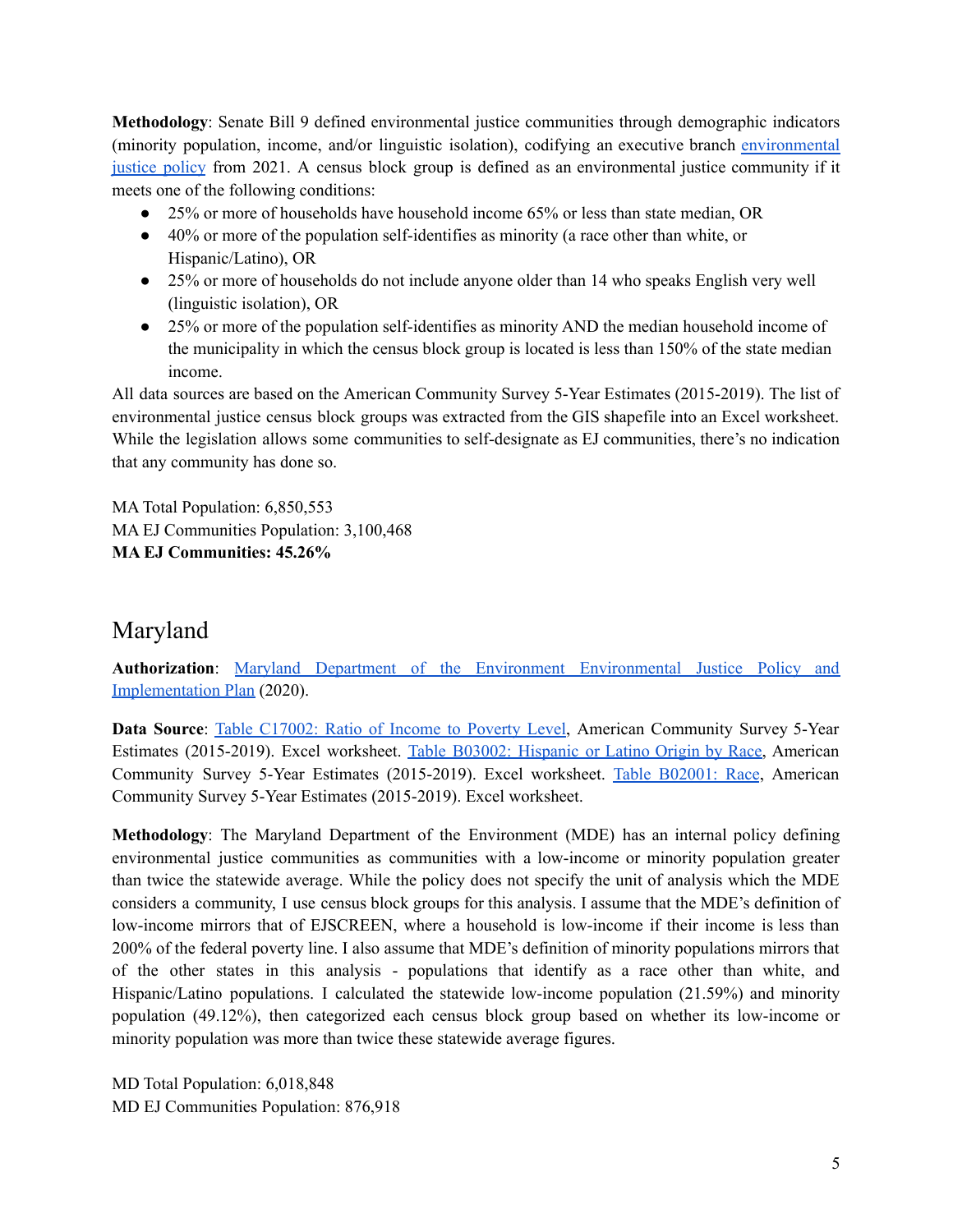#### **MD EJ Communities: 14.57%**

<span id="page-5-0"></span>New Jersey

**Authorization**: [Senate](https://legiscan.com/NJ/text/S232/id/2213004) Bill 232 (2020-2021).

**Data Source**: List of [Overburdened](https://www.nj.gov/dep/ej/communities.html) Communities, New Jersey Department of Environmental Protection, 2021. Excel worksheet.

**Methodology**: Senate Bill 232 defines overburdened communities by demographic indicators (minority, linguistic isolation, and low-income status). A census block group is defined as an overburdened community if it meets one of the following conditions:

- 35% or more of the households qualify as low-income households (household income is less than 200% of the federal poverty line), OR
- 40% or more of the population self-identifies as minority (a race other than white, Hispanic or Latino, or as members of a State recognized tribal community), OR
- 40% or more of households do not include anyone older than 14 who speaks English very well (linguistic isolation).

The NJ Department of Environmental Protection (NJDEP) published an Excel worksheet list, an interactive mapping tool, and a GIS layer of overburdened communities by census block group. The NJDEP's technical document regarding how the list of communities was determined is provided [here.](https://www.nj.gov/dep/ej/docs/obc-technical-document.pdf) All data sources are based on the American Community Survey 5-Year Estimates (2015-2019).

NJ Total Population: 8,878,503 NJ Overburdened Communities Population: 4,480,341 **NJ Overburdened Communities: 50.46%**

<span id="page-5-1"></span>New York

**Authorization**: [Senate](https://www.nysenate.gov/legislation/bills/2019/S6599) Bill 6599 (2019).

**Data Source**: [Disadvantaged](https://climate.ny.gov/Our-Climate-Act/Disadvantaged-Communities-Criteria/Disadvantaged-Communities-Map) Communities Map, New York Climate Action Council, 2022. Website.

**Methodology**: Senate Bill 6599, the New York Climate Leadership and Community Protection Act, instructed the Climate Justice Working Group to define disadvantaged communities based on geographic, public health, environmental hazard, and socioeconomic criteria. The Climate Justice Working Group has released a draft version of its [disadvantaged](https://climate.ny.gov/Our-Climate-Act/Disadvantaged-Communities-Criteria) communities criteria; this is the data set used for this analysis. Census tracts are defined as disadvantaged communities based on a cumulative score, comprised of environmental burdens, climate change risk, population characteristics, and health vulnerabilities. See the Climate Justice Working Group's website for more detailed information on the indicators used to build the cumulative score for each census tract. The draft definition release includes a data [visualization](https://climate.ny.gov/Our-Climate-Act/Disadvantaged-Communities-Criteria/Disadvantaged-Communities-Map) tool, and information on the number of census tracts, households and population designated as draft disadvantaged communities. This data is used to calculate the disadvantaged communities population.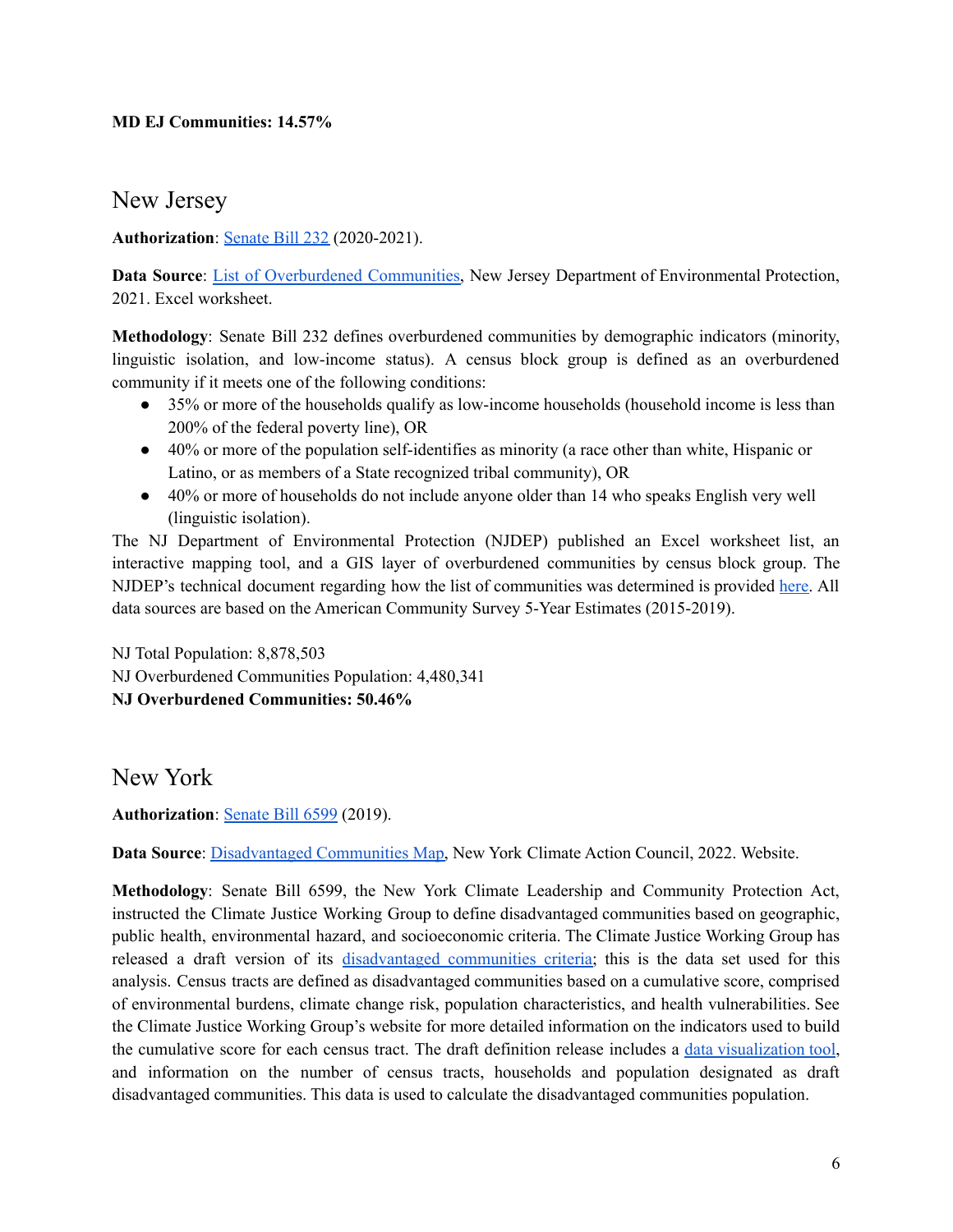NY Total Population: 19,572,319 NY Disadvantaged Communities Population: 6,978,988 **NY Disadvantaged Communities: 35.66%**

### <span id="page-6-0"></span>North Carolina

**Authorization**: North Carolina [Environmental](https://deq.nc.gov/ej/environmental-justice-and-equity-advisory-board-charter-updated-february-2022/download?attachment) Justice and Equity Advisory Board Charter (2022).

**Data Source**: Potentially [Underserved](https://www.arcgis.com/home/item.html?id=13a1aace03134969b8181c1f9f026960) Block Groups 2019, North Carolina Department of Environmental Quality, 2020. GIS Shapefile. Table B01003: Total [Population,](https://data.census.gov/cedsci/table?t=Populations%20and%20People&g=0400000US37%241500000&y=2019&tid=ACSDT5Y2019.B01003) American Community Survey 5-Year Estimates (2015-2019). Excel worksheet.

**Methodology**: North Carolina's Department of Environmental Quality (NCDEQ) has an Environmental Justice and Equity Advisory Board. In this Board's charter, environmental justice communities are communities that are disproportionately nonwhite and disproportionately experiencing poverty. A community is defined as an overburdened community if it meets both of the following conditions:

- Racial composition is disproportionately nonwhite:
	- Nonwhite population is 50% or more, OR
	- $\circ$  Nonewhite population is at least 10% higher than the nonwhite population of county or state
- AND
- Population is disproportionately impoverished:
	- $\circ$  Population experiencing poverty is over 20%, AND
	- $\circ$  Population experiencing poverty is at least 5% higher than the population experiencing poverty in the county or state

The NCDEQ published a GIS map showing census block groups identified as potentially underserved using this criteria. The list of potentially underserved census block groups was extracted from the GIS shapefile into an Excel worksheet. The population of these census block groups was based on the American Community Survey 5-Year Estimates (2015-2019).

NC Total Population: 10,264,876

NC Potentially Underserved Communities Population: 1,073,038

**NC Potentially Underserved Communities: 10.45%**

### <span id="page-6-1"></span>Pennsylvania

**Authorization**: [Environmental](http://www.depgreenport.state.pa.us/elibrary/GetDocument?docId=7918&DocName=ENVIRONMENTAL%20JUSTICE%20PUBLIC%20PARTICIPATION%20POLICY.PDF%20) Justice Public Participation Policy (2004).

**Data Source**: Table [C17002:](https://data.census.gov/cedsci/table?q=C17002&g=0400000US42%241400000&y=2019&tid=ACSDT5Y2019.C17002) Ratio of Income to Poverty Level, American Community Survey 5-Year Estimates (2015-2019). Excel worksheet. Table B03002: [Hispanic](https://data.census.gov/cedsci/table?q=B03002&g=0400000US42%241400000&y=2019&tid=ACSDT5Y2019.B03002) or Latino Origin by Race, American Community Survey 5-Year Estimates (2015-2019). Excel worksheet. Table [B02001:](https://data.census.gov/cedsci/table?q=b02001&g=0400000US42%241400000&y=2019&tid=ACSDT5Y2019.B02001) Race, American Community Survey 5-Year Estimates (2015-2019). Excel worksheet.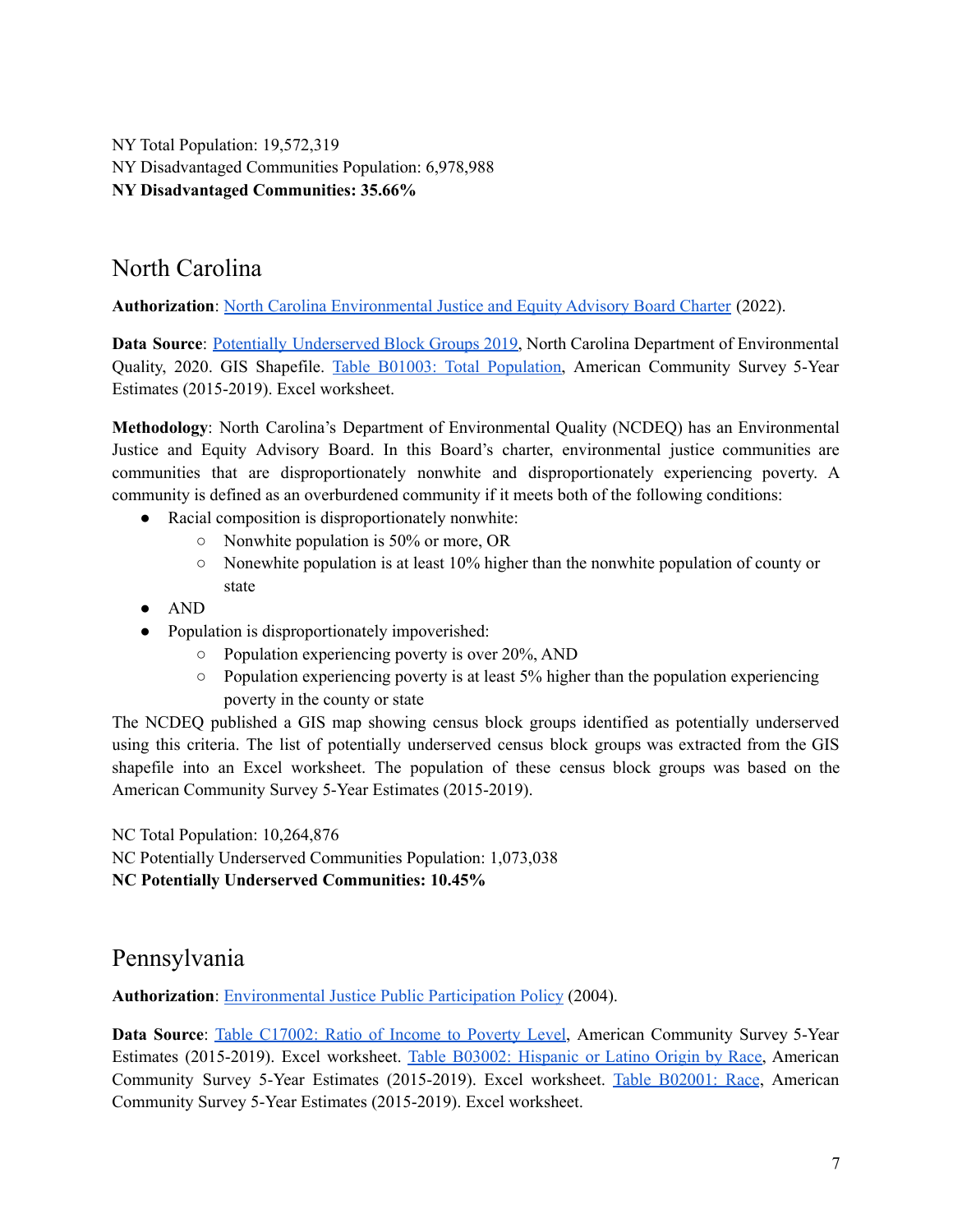**Methodology**: Pennsylvania Department of Environmental Protection's Environmental Justice Public Participation Policy expanded public participation requirements for projects that are located in, or affect, environmental justice areas. The policy defines a project's "area of concern," which includes a circle of radius 0.5 miles around the center of a proposed permit activity, or an area extending 0.5 miles beyond the boundary of a proposed decentralized activity. If this "area of concern" contains, entirely or in part, a census tract with 30% or more minority population or 20% or more population at or below the poverty level, it is defined as an environmental justice area. For the purposes of this analysis, I analyzed census tracts in Pennsylvania that meet these demographic requirements. I assume that the definition of minority populations mirrors that of the other states in this analysis - populations that identify as a race other than white, and Hispanic/Latino populations. All data is from the American Community Survey 5-Year Estimates (2015-2019).

PA Total Population: 12,791,530 PA Environmental Justice Areas Population: 3,820,017 **PA Environmental Justice Areas: 29.86%**

### <span id="page-7-0"></span>Rhode Island

**Authorization**: Policy for Considering [Environmental](http://www.dem.ri.gov/envequity/pdf/ejfinal.pdf) Justice in the Review of Investigation and Remediation of [Contaminated](http://www.dem.ri.gov/envequity/pdf/ejfinal.pdf) Properties (2009).

**Data Source**: Table [C17002:](https://data.census.gov/cedsci/table?q=C17002&g=0400000US44%241500000&y=2019) Ratio of Income to Poverty Level, American Community Survey 5-Year Estimates (2015-2019). Excel worksheet. Table B03002: [Hispanic](https://data.census.gov/cedsci/table?q=B03002&g=0400000US44%241500000&y=2019) or Latino Origin by Race, American Community Survey 5-Year Estimates (2015-2019). Excel worksheet. Table [B02001:](https://data.census.gov/cedsci/table?q=B02001&g=0400000US44%241500000&y=2019) Race, American Community Survey 5-Year Estimates (2015-2019). Excel worksheet.

**Methodology**: Rhode Island's Department of Environmental Management's environmental justice policy document defines environmental justice focus areas based on minority and low-income indicators. A census block group is defined as an environmental justice focus area if it meets one of the following conditions:

- The percent of the population that identifies as minority (a race other than white, or Hispanic or Latino) is in the top 15 percent of the state, OR
- The percent of the population that is low-income (household income is less than 200% of the federal poverty line) is in the top 15 percent of the state

Using the census data referenced above, I calculated the percentile of each census block group's minority and low-income populations. For census block groups that had minority populations or low-income populations in the top 15th percentile when compared to the rest of the state, I labeled these communities as environmental justice focus areas, then summed their populations.

Using the 5-year ACS 2019 data, the population living in poverty was found using the C17002 (income/poverty ratio for past 12 months, which is the code EJSCREEN uses) report; minority (assumed to be any race other than white, plus white Hispanic/Latino populations) percentages was found using B03002 (for ethnicity) and B02001 (for race) reports. I calculated the percentile of each census block group's minority and low-income populations. For CBGs that had minority populations or low-income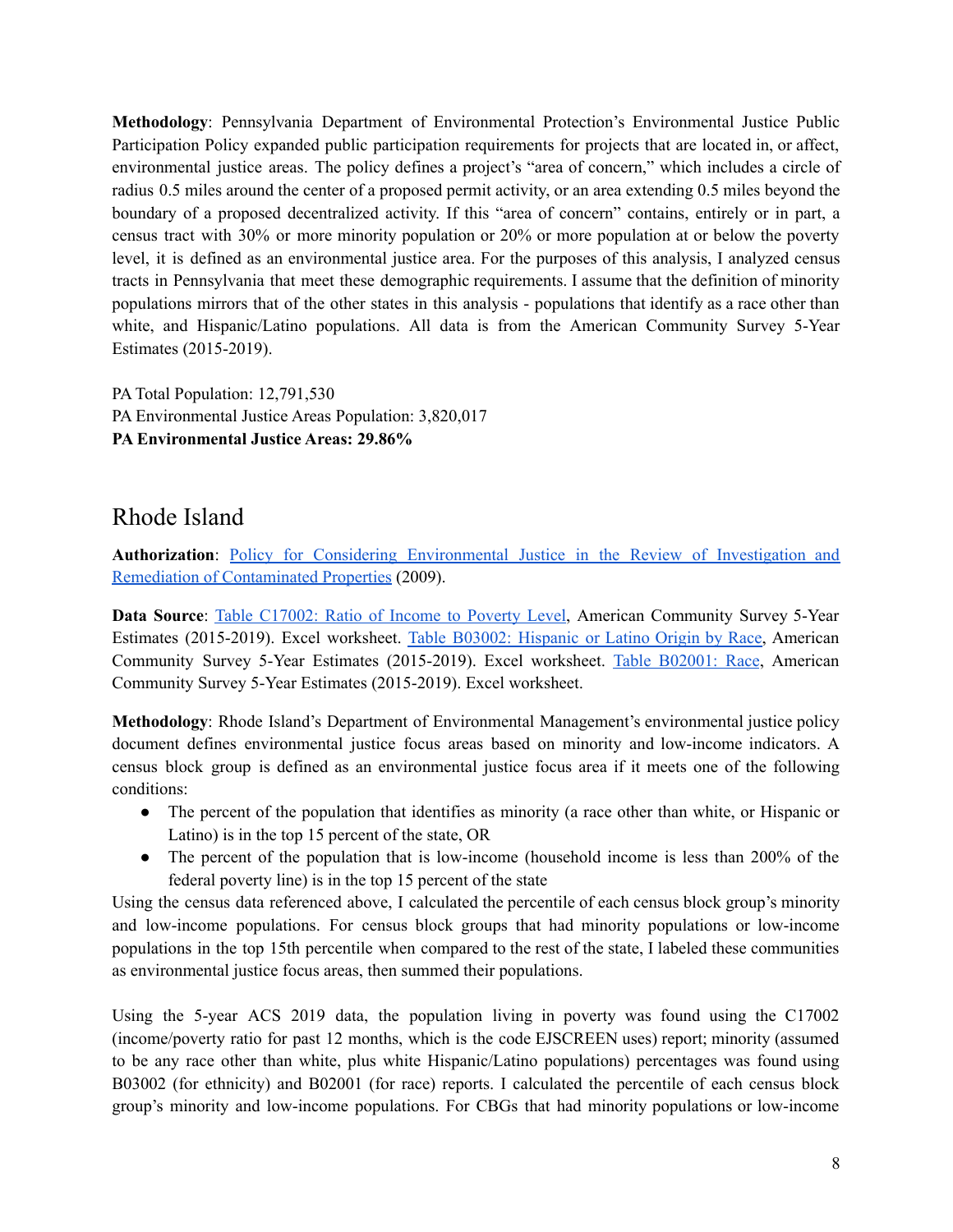populations in the top 15th percentile in comparison to the rest of the state, I marked these CBGs are EJ Focus Areas.

RI Total Population: 1,057,231 RI Environmental Justice Focus Area Population: 220,329

**RI Environmental Justice Focus Areas: 20.84%**

# <span id="page-8-0"></span>Virginia

**Authorization**: [Senate](https://lis.virginia.gov/cgi-bin/legp604.exe?201+ful+CHAP1257) Bill 406 (2020).

Virginia's Environmental Justice Act defines an environmental justice community as a low-income community or community of color.

- A low-income community is a census block group in which 30% or more of the population are low-income.
	- Low income means having an annual household income that is:
		- 80 percent of the median income of the area or less, OR
		- 200 percent of the federal poverty line or less
- A community of color is a geographically distinct area where the population of color, by percent, is higher than the total population of color in Virginia.
	- $\circ$  "Population of color" means a population of individuals who identify as belonging to one or more of the following groups: Black, African American, Asian, Pacific Islander, Native American, other non-white race, mixed race, Hispanic, Latino, or linguistically isolated.
- However, if a community of color is composed primarily of one of the groups listed in the definition of "population of color," the percentage population of such group in the Commonwealth shall be used instead of the percentage population of color in the Commonwealth.

Note that this definition is difficult to operationalize and requires assumptions about community definition and methodology that are outside the scope of this analysis.

## <span id="page-8-1"></span>Washington

Authorization: [Senate](https://app.leg.wa.gov/billsummary?BillNumber=5116&Initiative=false&Year=2019) Bill 5116 (Clean Energy Transformation Act, 2019). [Senate](https://app.leg.wa.gov/billsummary?BillNumber=5141&Initiative=false&Year=2021) Bill 5141 (Healthy Environmental for All, 2021).

Data Source: Highly Impacted [Communities](https://doh.wa.gov/sites/default/files/2022-02/UtilityCETACIADataFile820-128January312022.csv?uid=629cbbba7be33) Data Table, Washington State Department of Health, 2022. Excel Worksheet. Table B01003: Total [Population](https://data.census.gov/cedsci/table?q=B01003&g=0400000US53%241400000&y=2019&tid=ACSDT5Y2019.B01003), American Community Survey 5-Year Estimates (2015-2019). Excel worksheet.

Methodology: Washington's Healthy Environmental for All Act (HEAL Act) sets environmental justice requirements for certain state agencies when considering overburdened communities. Each state agency is given authorization to define overburdened communities for themselves. However, the HEAL Act